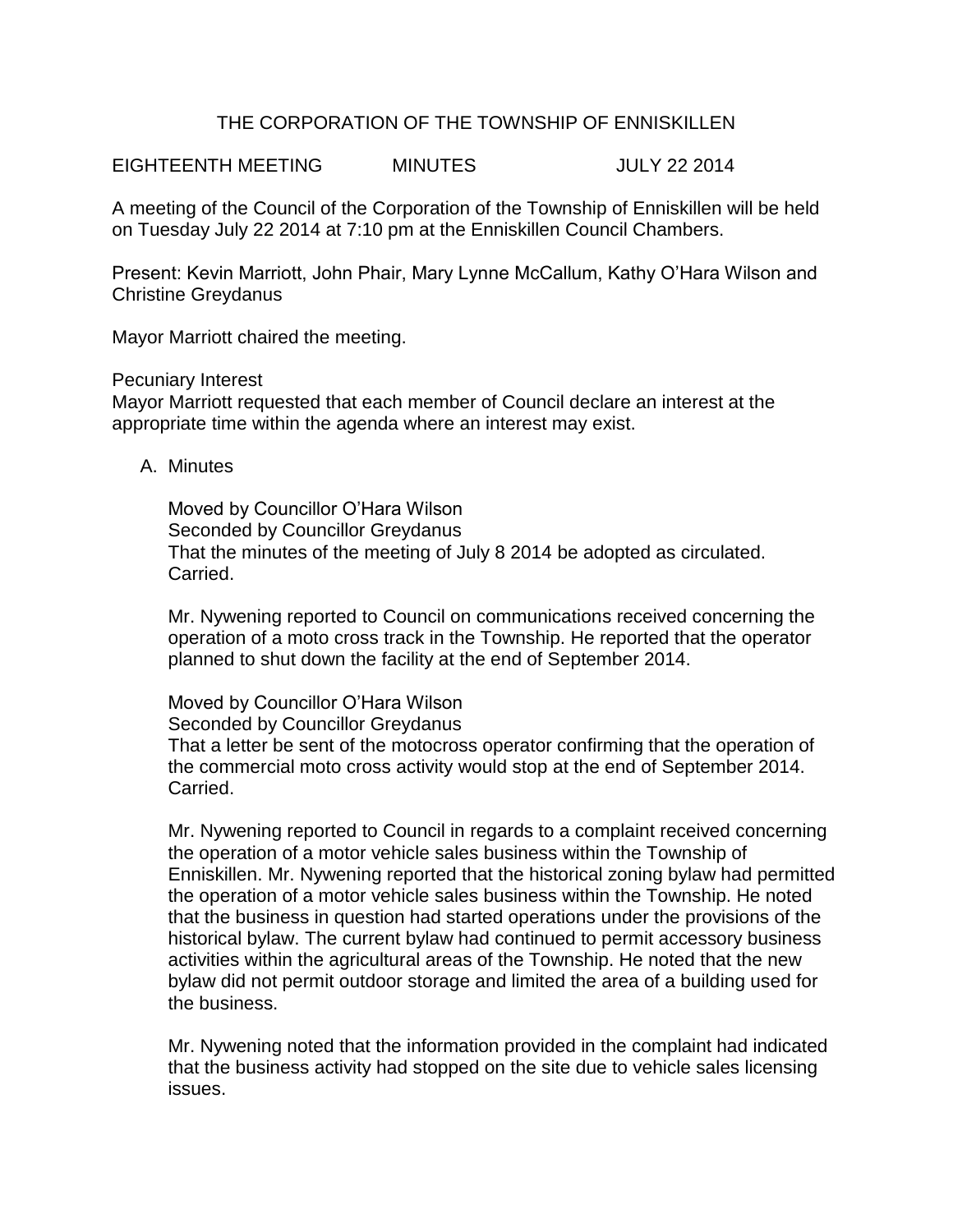EIGHTEENTH MEETING 2 JULY 22 2014

Mr. Nywening discussed the views associated with legal non-conforming uses and when these rights may expire.

Staff were instructed to provide additional information on the matter.

- B. Public Meeting: McAuslan Rezoning 7:15 pm
	- 1. Correspondence W Nywening

Moved by Councillor Greydanus Seconded by Councillor Phair That the public meeting concerning the McAuslan rezoning be opened. Carried.

No person was present for the public meeting. No correspondence other than that of the Planner was received on the application.

Will Nywening reported that a severance had been granted to separate a house from a farm property. A condition of the severance required that the property be rezoned to prohibit the construction of residential unit on the property.

Moved by Councillor McCallum Seconded by Councillor Greydanus That the rezoning application be supported. Carried.

Moved by Councillor Greydanus Seconded by Councillor McCallum That the public meeting to consider the McAuslan severance be closed. Carried.

- C. Interview Public Works Drainage: Tender results- 6<sup>th</sup> Concession and Osborne Drains
- D. Court of Revision: 6<sup>th</sup> Concession Drain, Osborne Drain 7:30 pm

Moved by Councillor O'Hara Wilson Seconded by Councillor McCallum That the court of revision for the reports on the  $6<sup>th</sup>$  Concession Drain and the Osborne Drains be opened. Carried.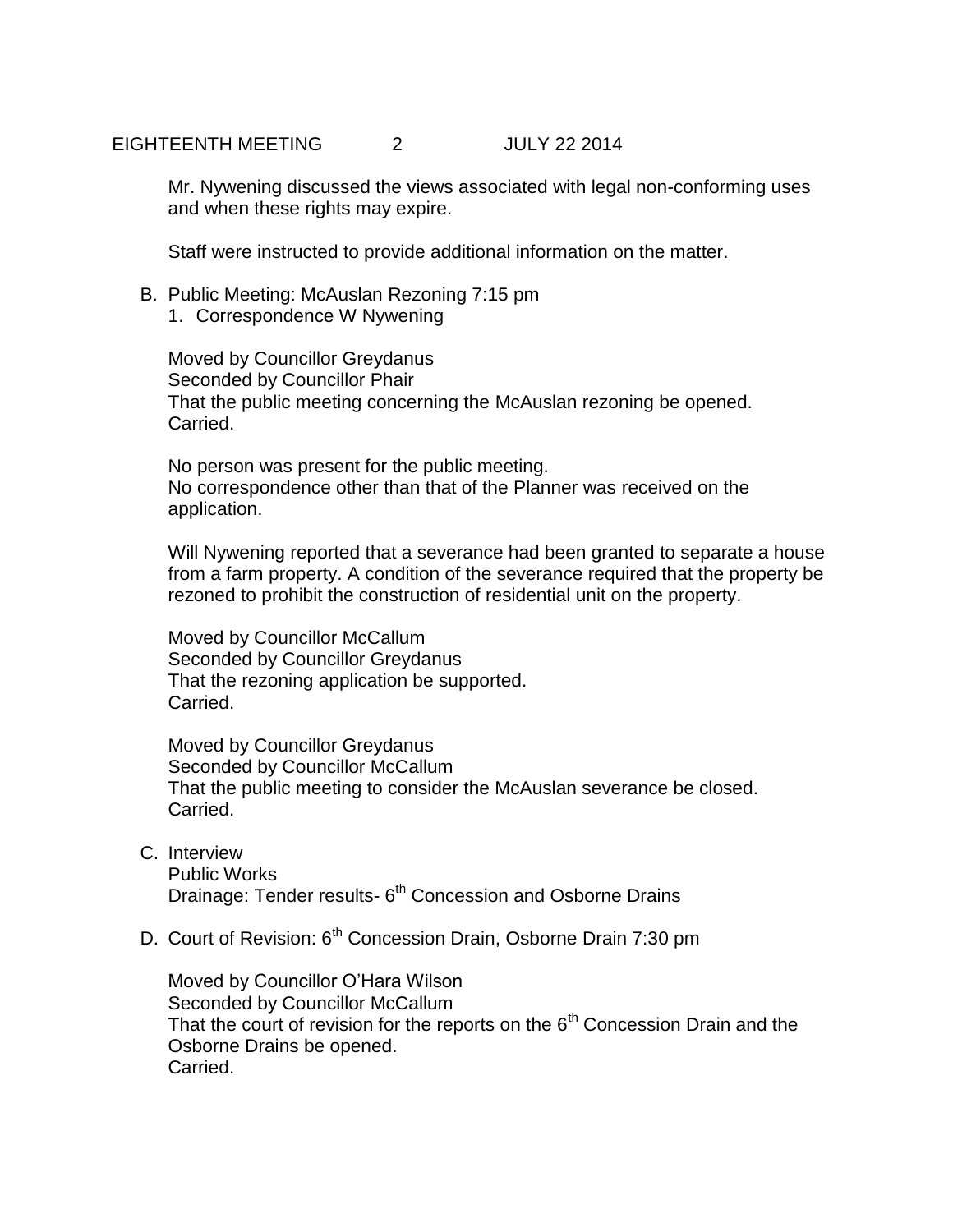No ratepayers were present at the Court of Revision on the  $6<sup>th</sup>$  Concession or the Osborne Drains.

The Engineer noted that he had had no communications with ratepayers concerning the assessments on the drain.

It was reported that an amended schedule of assessment had been circulated to the ratepayers for the Court of Revision of the  $6<sup>th</sup>$  Concession Drain and the Osborne Drain. The amended schedule had removed one farm property to the non-agricultural assessed portion of each schedule. The property was not eligible for provincial grant.

Moved by Councillor O'Hara Wilson Seconded by Councillor McCallum That the circulated revised schedule of assessment for the  $6<sup>th</sup>$  Concession Drain be adopted. Carried.

Moved by Councillor Phair Seconded by Councillor McCallum That the circulated revised schedule of assessment for the Osborne Drain be adopted. Carried.

Moved by Councillor O'Hara Wilson Seconded by Councillor Greydanus That the meeting of the Court of Revision be closed. Carried.

The tender results for the 6<sup>th</sup> Concession Drain, Osborne Drain and the Graham Bourne Drain were circulated.

6<sup>th</sup> Concession Drain Van Bree Drainage- \$315,722.00 J & L Henderson- \$177,161.40

Osborne Drain Van Bree Drainage- \$64,636.00 AG Hayter- \$28,673.75 J & L Henderson- \$46,612.50

Graham Bourne Drain Van Bree Drainage- \$42,375.00 AG Hayter- \$ 12,656.00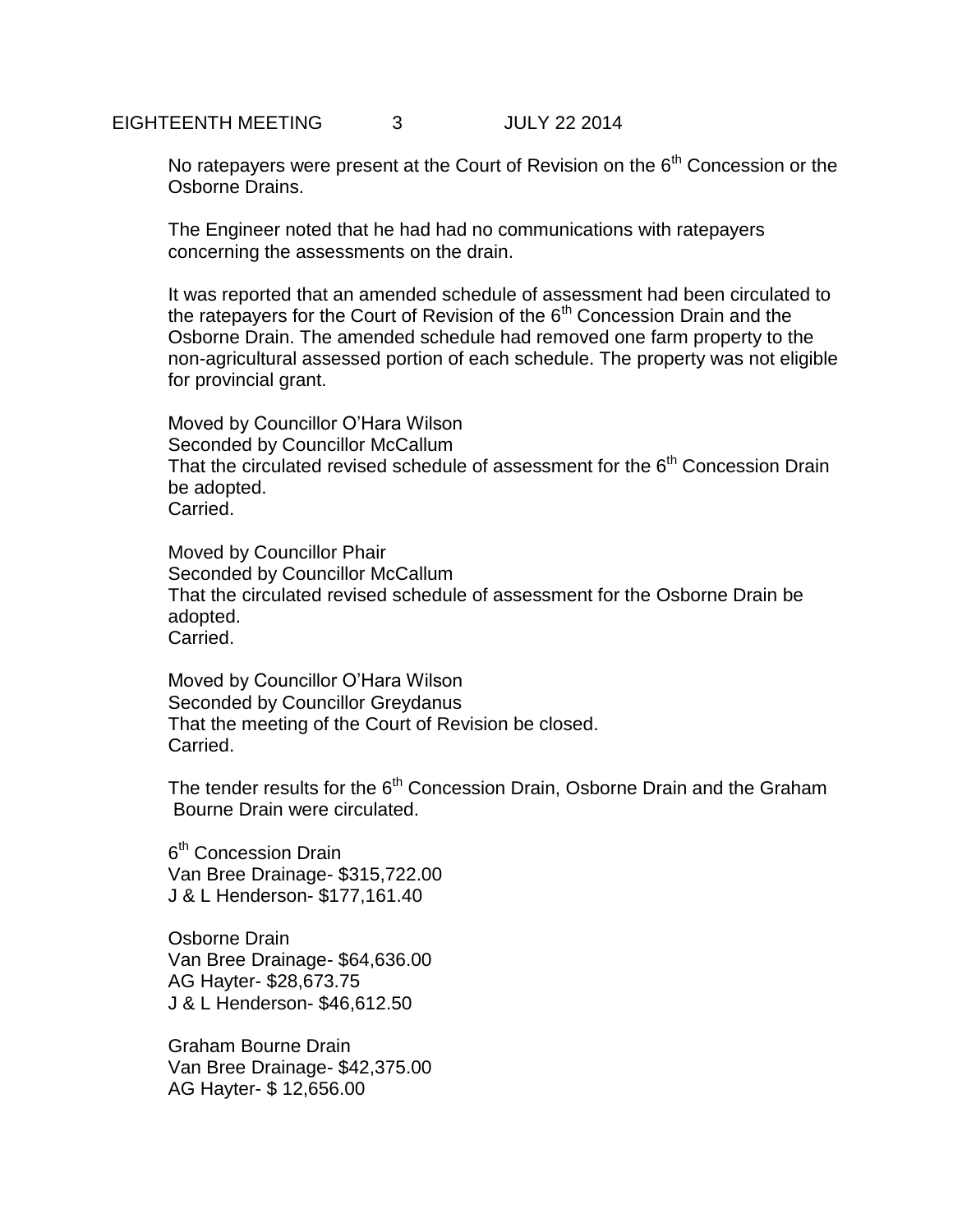Darrell Dick- \$11,067.20 J & L Henderson- \$20,566.00

The Engineer reported that the tenders received for the three projects were advertised with the municipality supplying materials. Van Bree Drainage had submitted bids that included materials and labour and as a result were higher than the other bidders.

The Engineer reported that the tenders received for the Graham Bourne Drain could not be considered until after the Court of Revision on the Drain. The Engineer reported that the tenders received for the  $6<sup>th</sup>$  Concession Drain and the Osborne Drain exceeded the estimates of the report. He recommended that all tenders for the two drains be rejected.

Moved by Councillor O'Hara Wilson Seconded by Councillor Phair That the tenders received for the  $6<sup>th</sup>$  Concession Drain be rejected as being too high in cost. Carried.

Moved by Councillor McCallum Seconded by Councillor Phair That the tenders for the Osborne Drain be rejected as being too high in cost. Carried.

The Engineer requested permission from Council to approach Van Bree Drainage to negotiate a price for the construction of the  $6<sup>th</sup>$  Concession Drain and the Osborne Drain.

Moved by Councillor Greydanus Seconded by Councillor O'Hara Wilson That the Engineer be authorized to open direct negotiations with Van Bree Drainage to establish a contract for the construction of the  $6<sup>th</sup>$  Concession Drain and the Osborne Drain. Carried.

The Engineer reported that the work on the Stark Drain, Hunter Drain, Hescott Mackesy Drain and the 4<sup>th</sup> Concession Outlet Drain had been completed. Brushing on the Fox Creek Drain had been completed. Cleaning of the drain had not started.

Work on the Tile Yard Road Drain had started. At the present time there were no issues associated with the construction project.

E. Correspondence for information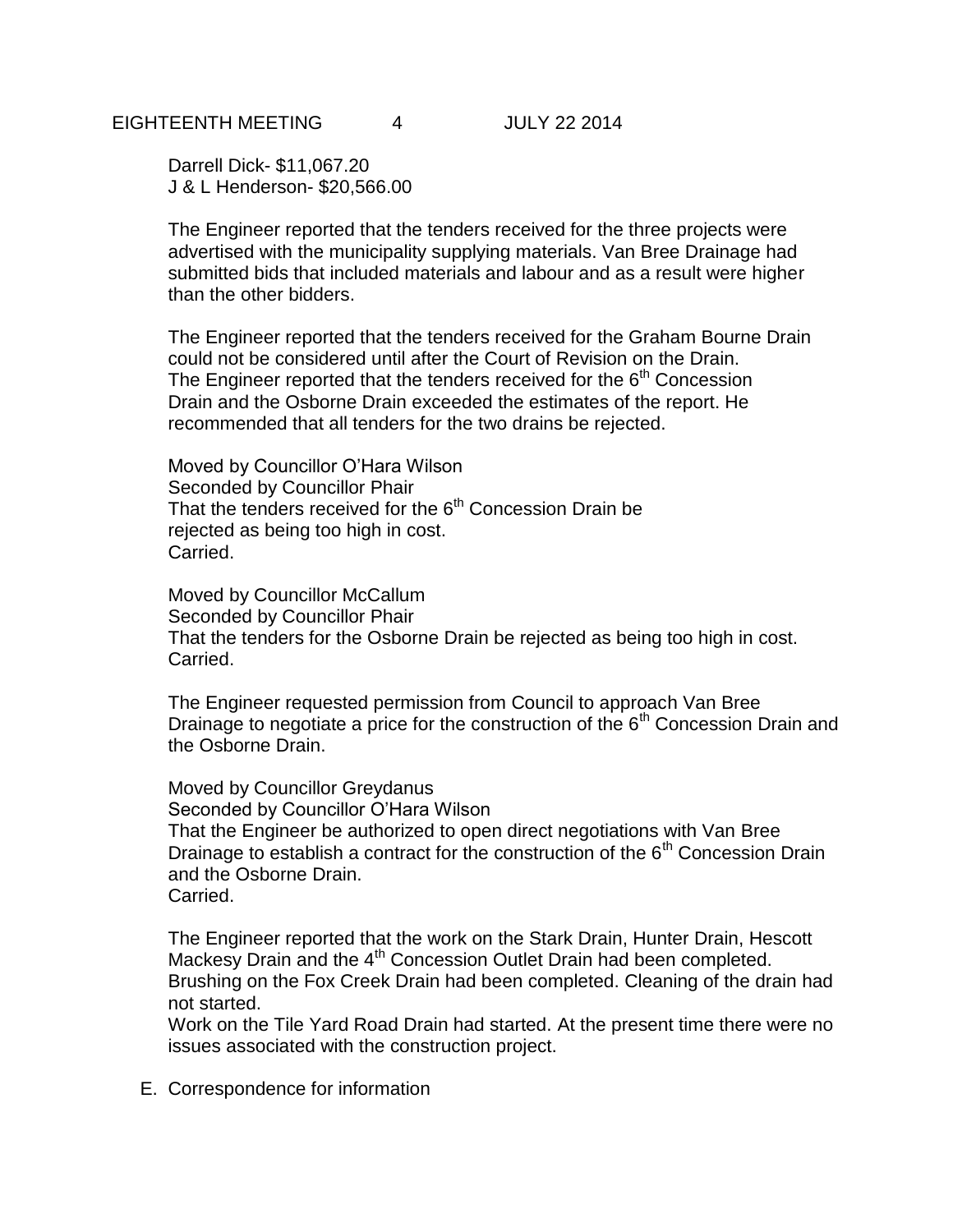EIGHTEENTH MEETING 5 JULY 22 2014

- 1. National Recreational Trails Program
- 2. Western Research Park
- 3. AMO-
	- 1. Ontario Speech from the Throne
	- 2. Accountability Act reintroduced
	- 3. 2014 Provincial Budget
- 4. Blyth Festival Municipal Night
- 5. Oil Museum of Canada- donation
- 6. Township of Baldwin- Policing costs
- 7. County of Lambton
	- 1. Art Gallery lands prestigious exhibition
	- 2. Venetian Boulevard reopens to traffic
- 8. Stewardship Ontario
- 9. Halton Region Protection of Public Participation Act, 2014 (Bill 83)

Moved by Councillor Greydanus Seconded by Councillor O'Hara Wilson That correspondence items 1-9 be received and filed. Carried.

- F. Correspondence requiring motions
- G. Accounts

Moved by Councillor O'Hara Wilson Seconded by Councillor Greydanus That the accounts be paid as circulated: Cheque: 7352-7374: \$ 68,029.44 Cheque: 7375-7381: \$15,723.70 Carried.

- H. Bylaws
	- 1. Bylaw 45 of 2014 Confirmation Bylaw
	- 2. Bylaw 46 of 2014 McAuslan Rezoning
	- 3. Bylaw 48 of 2014 Water purchase agreement

Moved by Councillor O'Hara Wilson Seconded by Councillor Greydanus That first and second reading be given to Bylaws 45, 46 and 48 of 2014 Carried.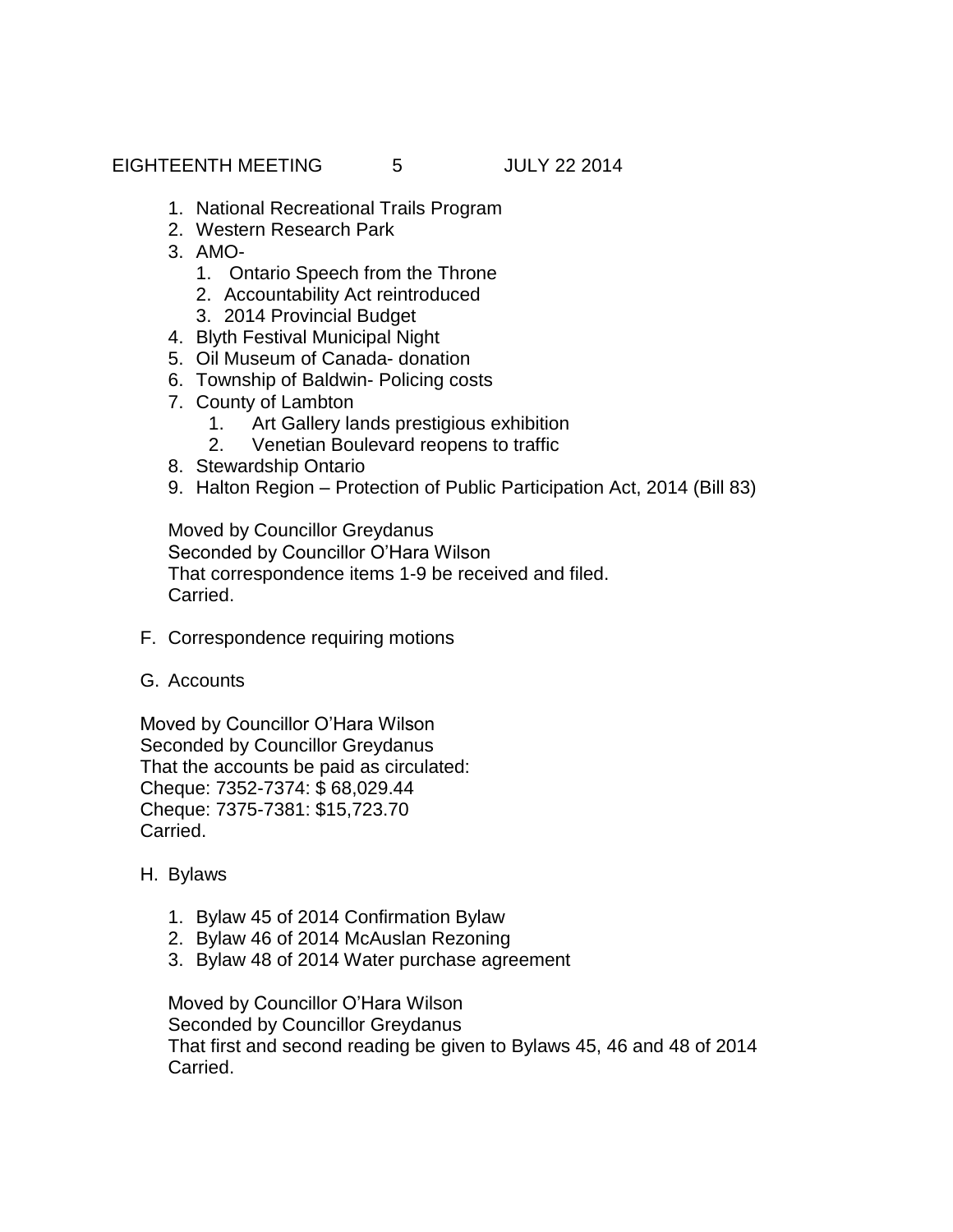Moved by Councillor McCallum Seconded by Councillor Phair That third and final reading be given to Bylaws 45, 46 and 48 of 2014. Carried.

- I. Other Business
	- 1. Water and Sewer Rates

A memo was circulated noting the proposed reductions in the sale rates for water as a result of the new agreement with Petrolia.

Moved by Councillor O'Hara Wilson Seconded by Councillor Greydanus That first and second reading be given to Bylaw 39 of 2014 a bylaw to establish water rates. Carried.

Moved by Councillor McCallum Seconded by Councillor Phair That third and final reading be given to Bylaw 39 of 2014 Carried.

2. 2014 Table top exercise & review

Council was requested to make arrangements for the emergency measures table top exercise to be held on August 21 2014.

Councillor Greydanus noted that she had received a complaint in regards to dust suppressant being sprayed on the side of a vehicle.

The Clerk reported attendance at a provincial meeting to discuss the OMPF funding. He noted that further discussions would continue with the provincial staff in the next week to stabilize municipal funding.

The Clerk reported that the Ontario Power Authority was planning a webinar to discuss the request for proposal process for large renewable energy projects. The Clerk noted that municipal participation in the meeting was necessary.

J. Adjournment